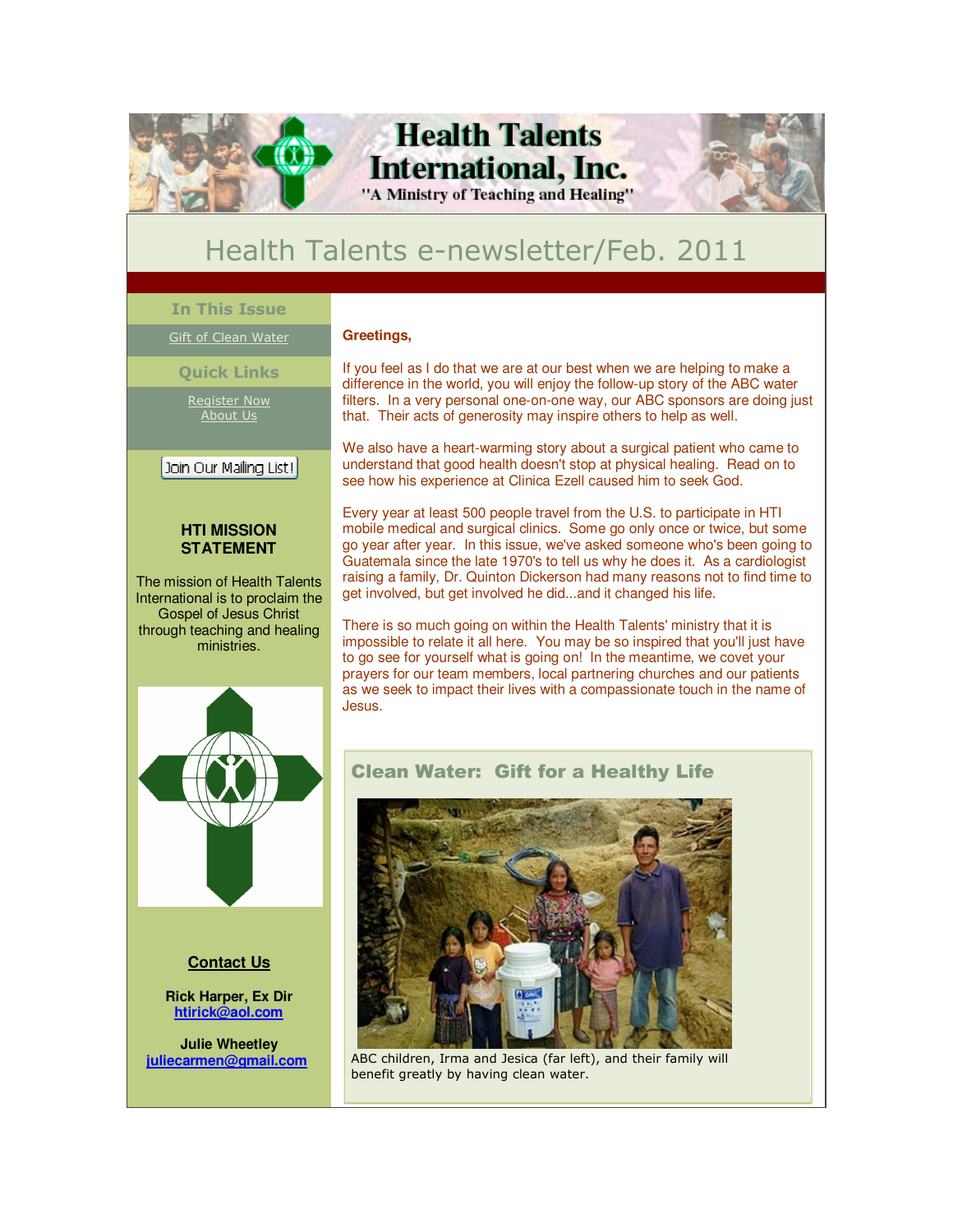#### **Missionary Blogs**

**Kemmel & Dr. Lisa** kemmelandlisa.blogspot.com

\* \* \* \* \*

**Sheri Kretzschmar, RN**  sheriinquate.blogspot.com

\* \* \* \* \*

#### **2011 Clinic Schedule**

March 12-19 Eye/Ortho Surgery

 April 9-16 Gen/Gyn Surgery

May 13-18 El Salvador Mobile/Medical **Dental** 

> June 4-11 General Surgery

July 6-11 Mobile Med/Dental

> July 16-23 Eye Surgery

August 6-13 Gen/ENT/Plastics Surgery

> September 3-10 Gen/Gyn Surgery

October 1-8 Gen/Gyn Surgery

November 2-7 Mobile Med/Dental

 November 12-19 Eye Surgery

**It is a well known fact that the easiest and fastest way to bring good health to a community is to provide clean drinking water. Thanks to the generosity of many ABC program supporters, this past week HTI's team in the Guatemala Highlands delivered 5-gallon Onil water filters to 50 ABC families. Most people in the rural areas boil their water to drink (using expensive firewood), but many drink directly from the tap, especially children. Needless to say, intestinal worms are a huge problem.**

**When Kemmel Dunham, Sheri Kretschmar and others delivered the filters, they took time to explain how easy the filters are to use and how to maintain them. The filter needs to be replaced only once a year. In the meantime it filters 99.99% of microbes out of the water, making it safe to drink. It is a a very inexpensive way of improving the overall physical health of these families. And healthy children give moms more reason to be thankful!** 



Little Sebastian wants to be the first in his family to try out the new water filter!

**At \$50 each, ABC sponsors provided enough funds to purchase water filters for all our ABC families...all 326 of them!** 

**NOT an ABC sponsor yourself, but would like be? Let us know! We have new children coming into the ABC program who are looking for you!**

## **Kingdom Work**

**Juan Elias Chamaj accepted Jesus as his Savior and was buried with him in baptism in the river near the clinic. We rejoice with him, as the angels rejoice! But, as usual, there is a "back story."**

**Juan had cataract surgery at Clinica Ezell in March of last year. His surgery was a success, so in appreciation to God, he decided to seek Him. Although he is from a community called La Maquina, about 3-4 hours away from Ezell, he began visiting the Ezell staff frequently. One time, he brought plantanos for the entire**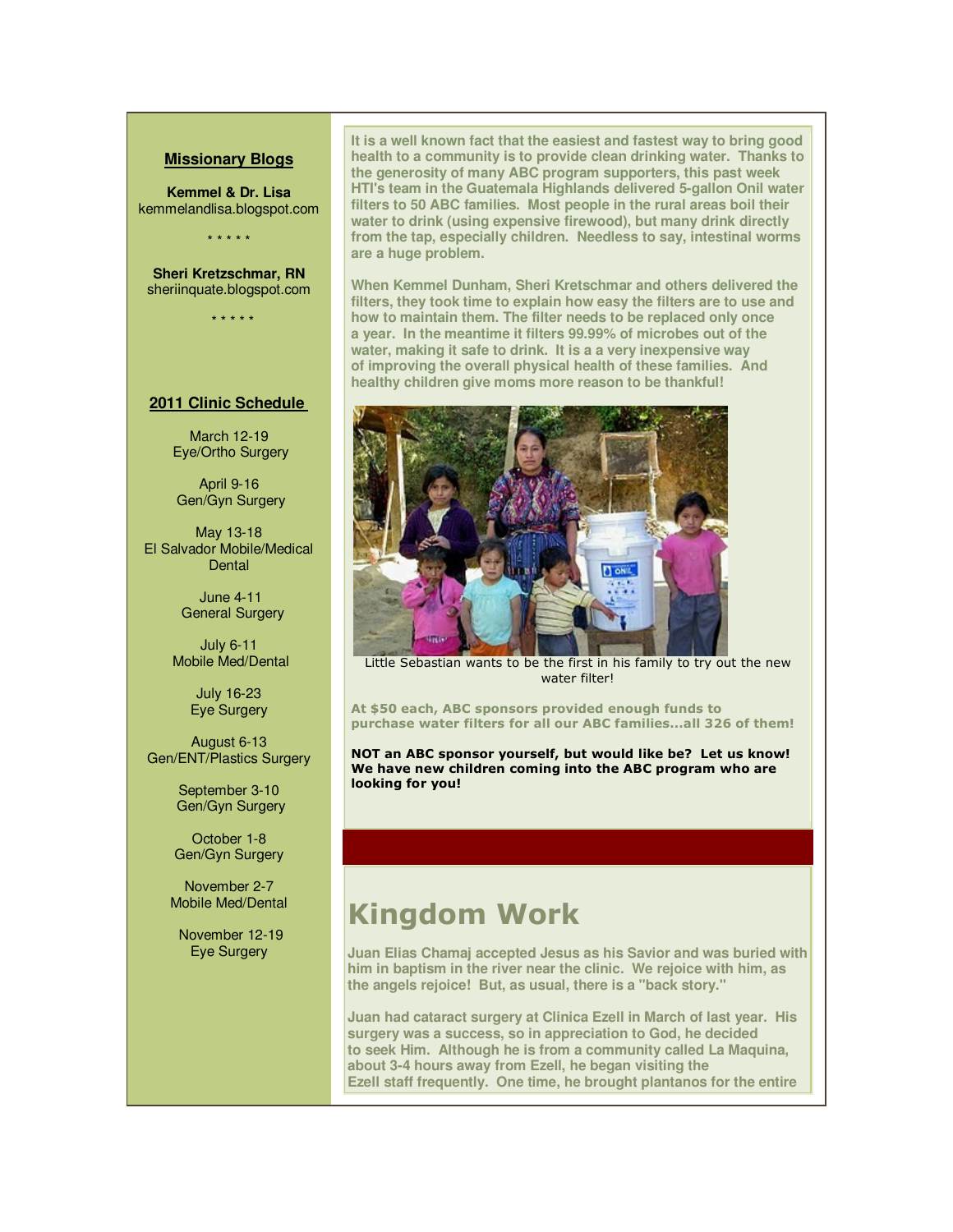**team. Another time he donated a couple dozen plastic chairs for the patients to use while they wait to be seen by our doctors. He had even been visiting the church in Santo Tomas from time to time. During one of these visits, he heard that there was to be a Leadership Training seminar at Clinica Ezell soon, and asked if he could come. As he participated in the seminar and heard more of the gospel, he decided to be baptized into Christ. This is the short version of the story. We know that our job is to "water" and God will give the increase. In this case, that increase is named Juan.**



## Medical evangelism...and me?



**One phone call changed my life. I had read many books by Dr. Thomas Dooley, a medical missionary to French Indochina, while I was in Pre-Med at Ole Miss in the early '60's. Then while in Medical School in the late 60's, I became aware of the work of Dr. Henry Farrah in Africa. When 1977 to say we had an opportunity to go to** 

Dr. Dickerson with wife, Ann, and Guatemalan our minister called me in **dentist, Dr. Marco Lux** 

**Guatemala to meet with a medical missionary, I was immediately** 

**interested. We went with the plan to study the possibility of having medical students from our church spend time there to see medical missions in practice. I was then about four years into my cardiology practice and going on the trip to look for opportunities for others quickly grew into a deeper desire to become personally involved in the work of Health Talents in Central America. Reading the gospels**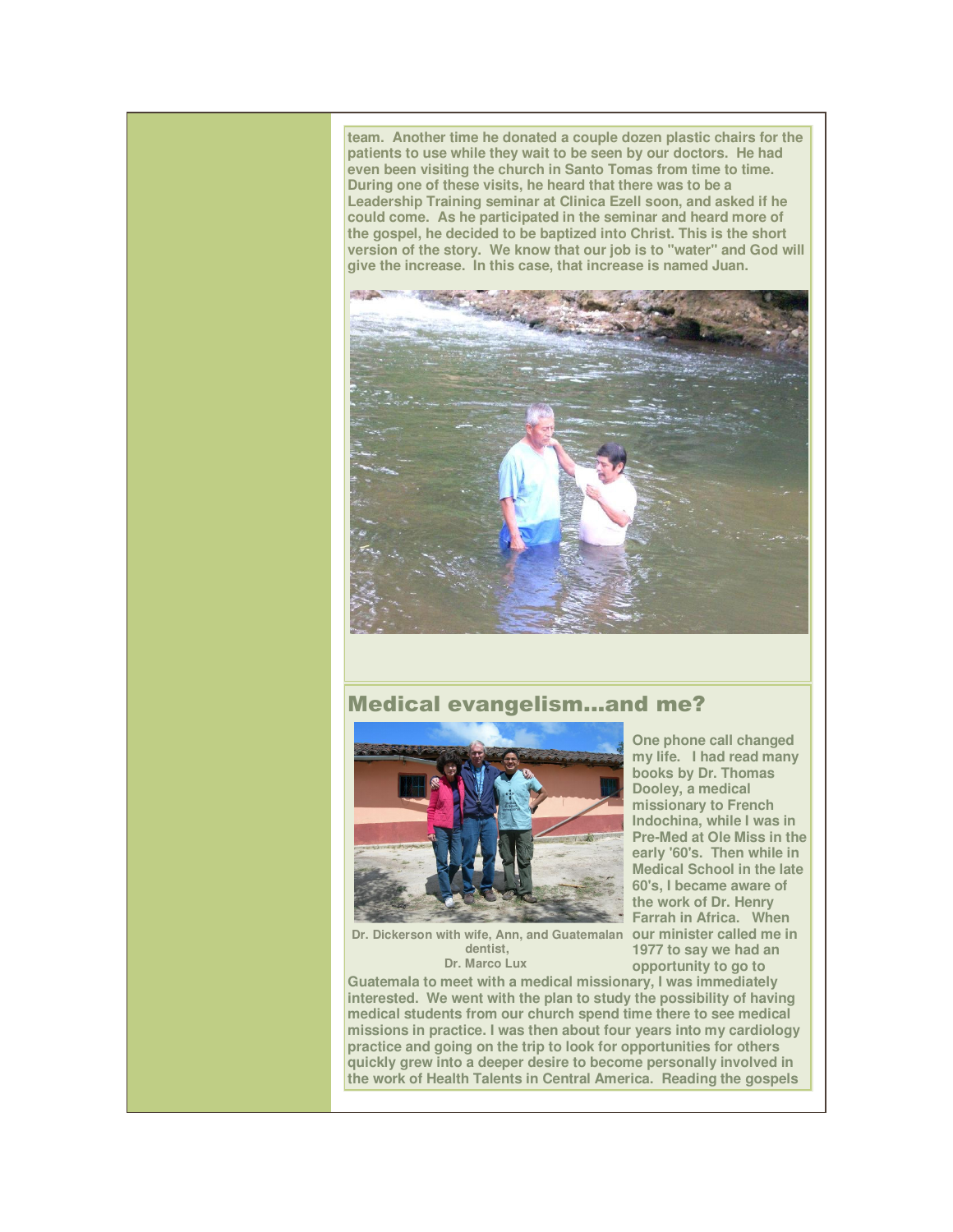

## **Activities of Note:**

- Feb 26-March 19...Spring Break teams from Pepperdine, Lipscomb, Harding and ACU
- March 12-19...Eye/Ortho Surgery
- April 8-9...Family Counseling Training in Chichi by Klay Bartee, Assistant Professor of Bible & Marriage/Family Counseling at Harding **University**
- April 12-13...Family Counseling Training at Clinica Ezell